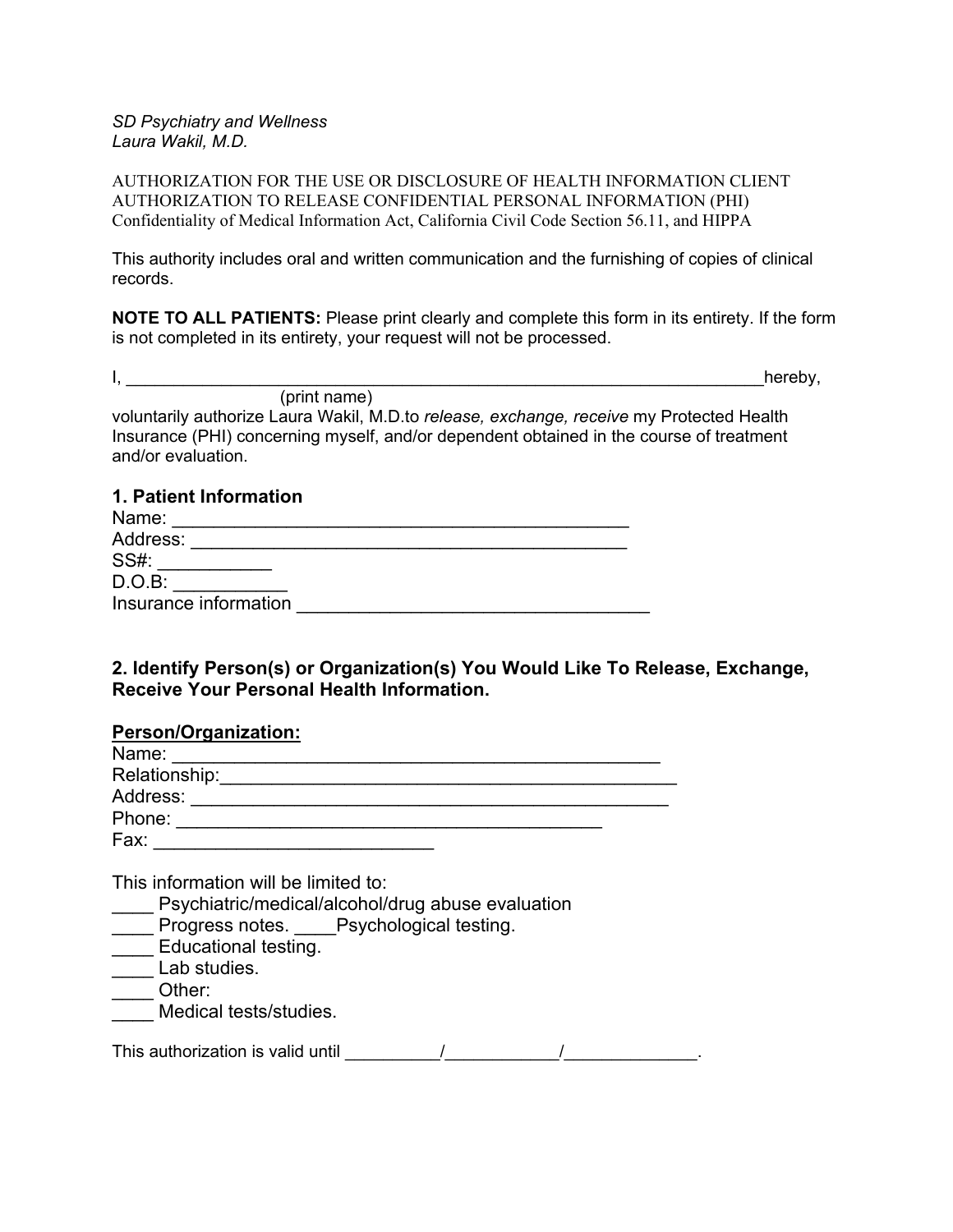| <b>Person/Organization:</b>                                                                                                                                                                                                                     |
|-------------------------------------------------------------------------------------------------------------------------------------------------------------------------------------------------------------------------------------------------|
| Name: <u>Name:</u> Name: Name: Name: Name: Name: Name: Name: Name: Name: Name: Name: Name: Name: Name: Name: Name: Name: Name: Name: Name: Name: Name: Name: Name: Name: Name: Name: Name: Name: Name: Name: Name: Name: Name: Name             |
|                                                                                                                                                                                                                                                 |
|                                                                                                                                                                                                                                                 |
|                                                                                                                                                                                                                                                 |
|                                                                                                                                                                                                                                                 |
| This information will be limited to:<br>Psychiatric/medical/alcohol/drug abuse evaluation<br>Progress notes. Psychological testing.<br><b>Educational testing.</b><br>Lab studies.<br>$\overline{\phantom{a}}$ Other:<br>Medical tests/studies. |
|                                                                                                                                                                                                                                                 |
| <b>Person/Organization:</b>                                                                                                                                                                                                                     |
| This information will be limited to:<br>Psychiatric/medical/alcohol/drug abuse evaluation<br>Progress notes. Psychological testing.<br>____ Educational testing.<br>Lab studies.<br>Other:<br>Medical tests/studies.                            |
| This authorization is valid until the matrix of the matrix of the matrix of the matrix of the matrix of the matrix of the matrix of the matrix of the matrix of the matrix of the matrix of the matrix of the matrix of the ma                  |

No PHI can be released thereafter. I understand that I may revoke or modify this authorization, but must do so in writing to Dr. Wakil. I understand that this cannot change the fact that some PHI may have been sent to be shared before this date. I also understand that:

a. I do not have to sign this authorization. My refusal to sign will not affect my abilities to obtain treatment.

b. I may inspect and have a copy of the PHI described in this authorization.

c. If the person or entity receiving my PHI is not a health care provider or health plan covered by federal privacy regulations, the information described above may be re-disclosed and no longer protected by those regulations.

**I hereby release SD Psychiatry and Wellness from any legal liability that may arise from my authorizing them to release, exchange, or receive this confidential information. I understand that I have a right to receive a copy of this information. I affirm that**